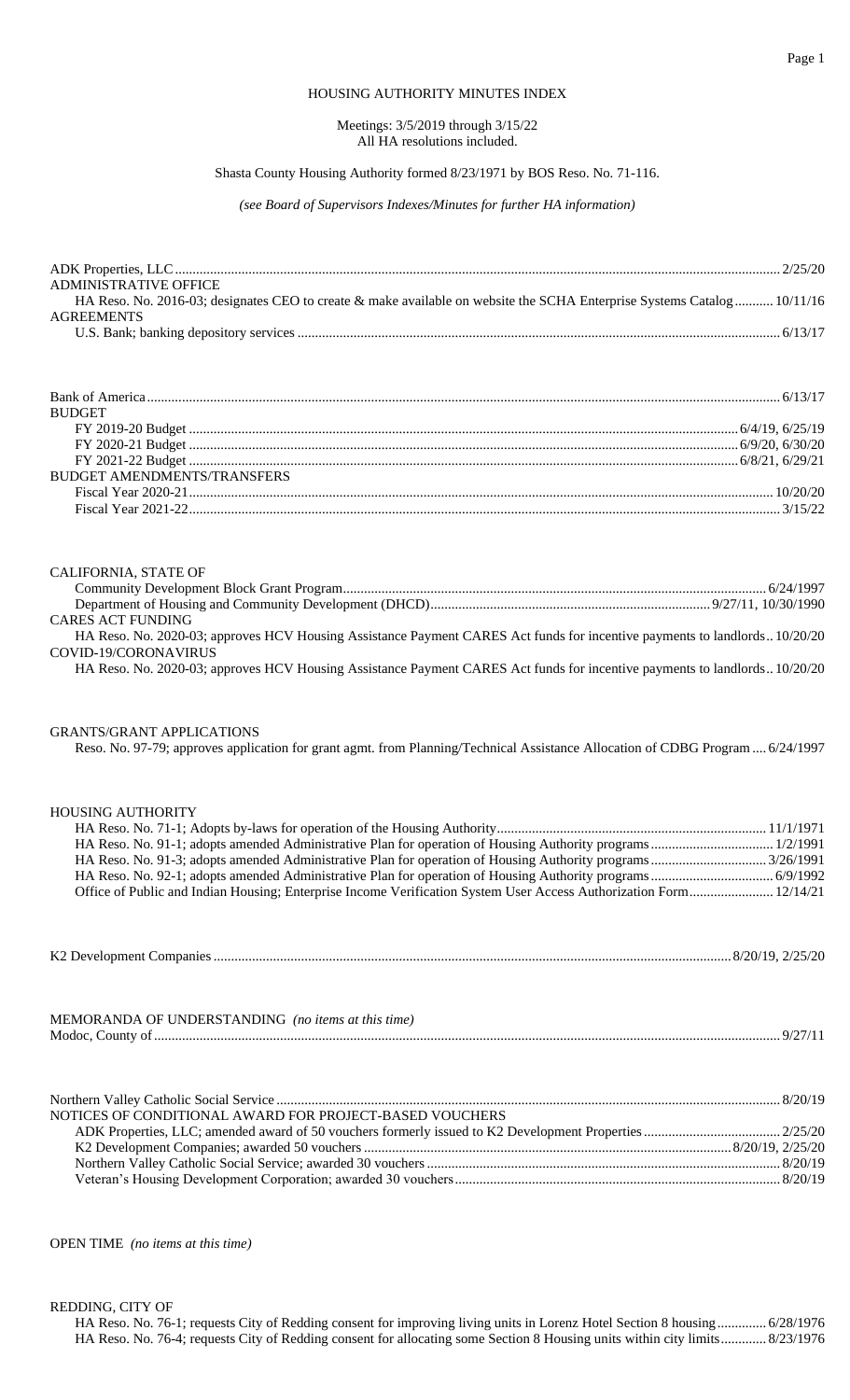| HA Reso. No. 77-4; requests City of Redding consent for allocating some Section 8 Housing units within city limits 5/23/1977 |  |
|------------------------------------------------------------------------------------------------------------------------------|--|
| <b>RESOLUTIONS</b>                                                                                                           |  |
|                                                                                                                              |  |
|                                                                                                                              |  |
|                                                                                                                              |  |
|                                                                                                                              |  |
| 73; no Housing Authority resolutions in 1973                                                                                 |  |
|                                                                                                                              |  |
|                                                                                                                              |  |
|                                                                                                                              |  |
|                                                                                                                              |  |
|                                                                                                                              |  |
|                                                                                                                              |  |
| 75-4; authorizes Section 8 Annual Contributions Contract No. SF-471 & provides for general depositary agreement 12/29/1975   |  |
|                                                                                                                              |  |
|                                                                                                                              |  |
|                                                                                                                              |  |
|                                                                                                                              |  |
|                                                                                                                              |  |
| 76-5; amends HA Reso. No. 76-2 policies & procedures for administration of HUD Section 8 housing  11/22/1976                 |  |
|                                                                                                                              |  |
|                                                                                                                              |  |
|                                                                                                                              |  |
|                                                                                                                              |  |
|                                                                                                                              |  |
|                                                                                                                              |  |
|                                                                                                                              |  |
|                                                                                                                              |  |
|                                                                                                                              |  |
|                                                                                                                              |  |
|                                                                                                                              |  |
|                                                                                                                              |  |
|                                                                                                                              |  |
|                                                                                                                              |  |
|                                                                                                                              |  |
|                                                                                                                              |  |
|                                                                                                                              |  |
|                                                                                                                              |  |
|                                                                                                                              |  |
|                                                                                                                              |  |
|                                                                                                                              |  |
|                                                                                                                              |  |
|                                                                                                                              |  |
|                                                                                                                              |  |
|                                                                                                                              |  |
|                                                                                                                              |  |
|                                                                                                                              |  |
|                                                                                                                              |  |
|                                                                                                                              |  |
|                                                                                                                              |  |
| 83-6; amends HA Reso. No. 83-1 policies & procedures for administration of HUD Section 8 Housing  10/18/1983                 |  |
|                                                                                                                              |  |
|                                                                                                                              |  |
|                                                                                                                              |  |
|                                                                                                                              |  |
|                                                                                                                              |  |
| 85-3; amends HA Reso. No. 83-6 policies & procedures for administration of HUD Section 8 Housing  12/31/1985                 |  |
|                                                                                                                              |  |
|                                                                                                                              |  |
|                                                                                                                              |  |
|                                                                                                                              |  |
| 87-1; approves superseding Part I/new Part II of HUD Section 8 Annual Contributions Contract No. SF-471 2/10/1987            |  |
|                                                                                                                              |  |
|                                                                                                                              |  |
|                                                                                                                              |  |
|                                                                                                                              |  |
|                                                                                                                              |  |
|                                                                                                                              |  |
|                                                                                                                              |  |
|                                                                                                                              |  |
|                                                                                                                              |  |
|                                                                                                                              |  |
|                                                                                                                              |  |
|                                                                                                                              |  |
|                                                                                                                              |  |
|                                                                                                                              |  |
| 90-3; authorizes loan application/agreement for CA Housing Rehabilitation Program funds from CA HCD  10/30/1990              |  |
|                                                                                                                              |  |
|                                                                                                                              |  |
|                                                                                                                              |  |
|                                                                                                                              |  |
|                                                                                                                              |  |
| 91-5; authorizes application for housing vouchers & new Parts I & II of Section 8 Contract No. SF-471E 11/5/1991             |  |
|                                                                                                                              |  |
| 91-7; authorizes investment of Community Action Agency monies in Housing Authority local agency investment fund 1/26/1991    |  |
|                                                                                                                              |  |
|                                                                                                                              |  |
|                                                                                                                              |  |
|                                                                                                                              |  |
| 92-3; authorizes application for housing certificates & vouchers and Section 8 contributions Contract No. SF-471  8/18/1992  |  |
|                                                                                                                              |  |
|                                                                                                                              |  |
|                                                                                                                              |  |
|                                                                                                                              |  |
| 93-3; approves superseding Part I & new Part II of Section 8 Annual Contributions Contract No. SF-471  4/27/1993             |  |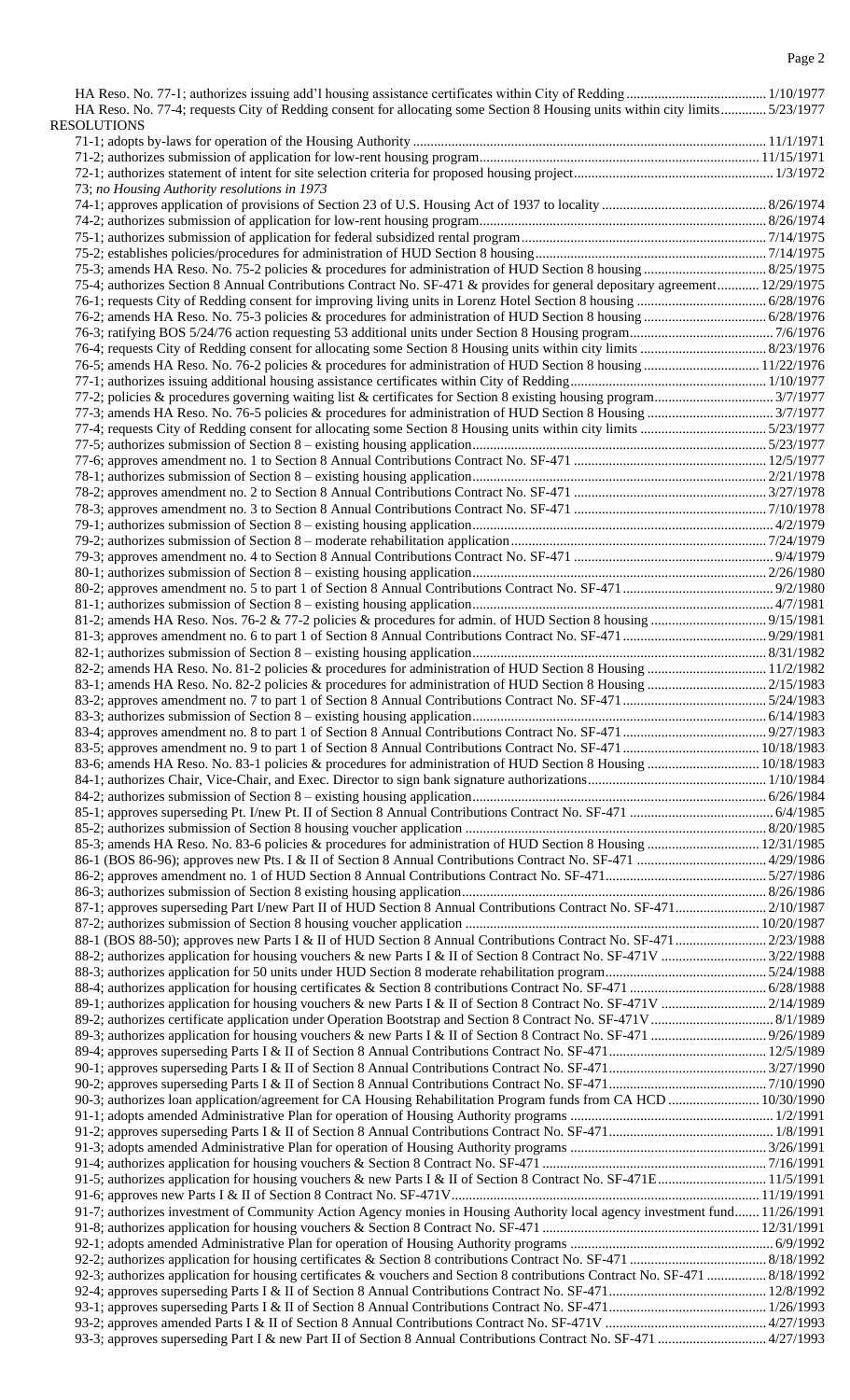| 94-4; approves superseding Part I & new Part II of Section 8 Annual Contributions Contract No. SF-471 5/17/1994               |  |
|-------------------------------------------------------------------------------------------------------------------------------|--|
|                                                                                                                               |  |
|                                                                                                                               |  |
|                                                                                                                               |  |
| 94-7; approves superseding Part I & new Part II of Section 8 Annual Contributions Contract No. SF-471  10/11/1994             |  |
|                                                                                                                               |  |
|                                                                                                                               |  |
|                                                                                                                               |  |
|                                                                                                                               |  |
| 95-3; authorizes application for housing certificates & vouchers and Section 8 contributions Contract No. SF-471  3/4/1995    |  |
| 95-4; authorizes application for housing certificates & vouchers and Section 8 contributions Contract No. SF-471  5/23/1995   |  |
|                                                                                                                               |  |
| 96-1; approves superseding Part I & new Part II of Section 8 Annual Contributions Contract No. SF-471E 2/20/1996              |  |
|                                                                                                                               |  |
| 96-2; approves superseding Part I & new Part II of Section 8 Annual Contributions Contract No. SF-471E 10/29/1996             |  |
| 96-3; approves superseding Part I & new Part II of Section 8 Annual Contributions Contract No. SF-471E 11/26/1996             |  |
|                                                                                                                               |  |
|                                                                                                                               |  |
|                                                                                                                               |  |
| BOS 97-79; approves application for grant agreement from Planning/Technical Assistance Allocation of CDBG Program 6/24/1997   |  |
| SD 97-46; approves superseding Section 8 Rental Cert. & Voucher Programs Annual Contributions Contract No. SF-471  9/30/1997  |  |
|                                                                                                                               |  |
| 97-2; approves superseding Section 8 Rental Certificate & Voucher Programs Annual Contributions Contract No. SF-47112/30/1997 |  |
| 98; no Housing Authority resolutions in 1998                                                                                  |  |
| 99; no Housing Authority resolutions in 1999                                                                                  |  |
|                                                                                                                               |  |
|                                                                                                                               |  |
| 2001; no Housing Authority resolutions in 2001                                                                                |  |
|                                                                                                                               |  |
|                                                                                                                               |  |
|                                                                                                                               |  |
|                                                                                                                               |  |
|                                                                                                                               |  |
|                                                                                                                               |  |
|                                                                                                                               |  |
|                                                                                                                               |  |
|                                                                                                                               |  |
|                                                                                                                               |  |
|                                                                                                                               |  |
|                                                                                                                               |  |
|                                                                                                                               |  |
|                                                                                                                               |  |
|                                                                                                                               |  |
|                                                                                                                               |  |
|                                                                                                                               |  |
|                                                                                                                               |  |
|                                                                                                                               |  |
| 2011-02; authorizes voluntary transfer of HCVs allocated to Siskiyou, Trinity, and Modoc Counties from CA DHCD  9/27/11       |  |
|                                                                                                                               |  |
|                                                                                                                               |  |
|                                                                                                                               |  |
|                                                                                                                               |  |
|                                                                                                                               |  |
|                                                                                                                               |  |
|                                                                                                                               |  |
|                                                                                                                               |  |
|                                                                                                                               |  |
|                                                                                                                               |  |
|                                                                                                                               |  |
|                                                                                                                               |  |
|                                                                                                                               |  |
| 2016-03; designates CEO to create & make available on website the SCHA Enterprise Systems Catalog  10/11/16                   |  |
|                                                                                                                               |  |
|                                                                                                                               |  |
| 2017-02; approves General Depository Agreement with U.S. Bank providing for banking depository services 6/13/17               |  |
|                                                                                                                               |  |
|                                                                                                                               |  |
|                                                                                                                               |  |
|                                                                                                                               |  |
|                                                                                                                               |  |
|                                                                                                                               |  |
|                                                                                                                               |  |
| 2019-04; approves revised Housing Choice Voucher Program Admin. Plan in accordance with HUD regulations 8/20/19               |  |
| 2020-01; approves FY 2020-21 5-Year Streamlined Public Housing Authority Annual Plan & PHA Certifications4/7/20               |  |
|                                                                                                                               |  |
|                                                                                                                               |  |
| 2020-03; approves HCV Housing Assistance Payment CARES Act funds for incentive payments to landlords  10/20/20                |  |
|                                                                                                                               |  |
| 2021-01; repealed by HA Reso No. 2021-03; approves FY 2021-22 Streamlined PHA Annual Plan/PHA Certs5/4/21                     |  |
|                                                                                                                               |  |
|                                                                                                                               |  |
| 2021-03; repeals HA Reso No. 2021-01; adopts amended FY 2021-22 Streamlined PHA Annual Plan/PHA Certs 6/29/21                 |  |
|                                                                                                                               |  |

| $\sim$<br>ountv |  |
|-----------------|--|
|                 |  |
|                 |  |

# Trinity, County of ................................................................................................................................................................................... 9/27/11